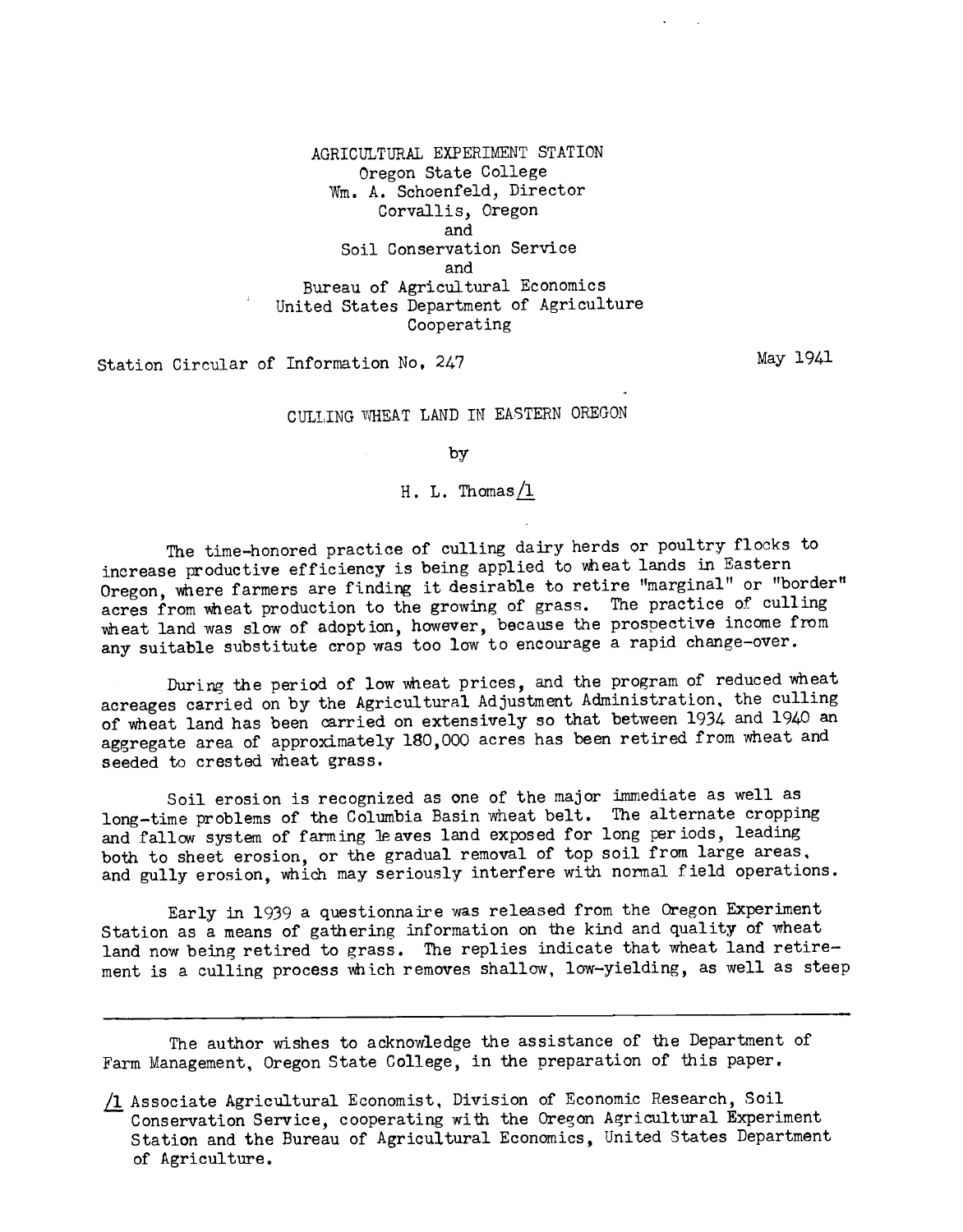erosive land, from cultivation. The practice may result in an improvement in operating economy on some farms. This point can be illustrated by a financial analysis of a large Sherman County farm.

The farm considered for analysis is located in a relatively low yielding section, where farming units are generally large with livestock as an important source of income. The soils are light in texture, low in organic matter, and rather susceptible to wind erosion. The latter is a constant menace and may cause serious damage in some years.

The farm under consideration comprises 2,642 acres, of which about 2,000 acres are in a wheat-fallow rotation. The balance consists of native pasture, and miscellaneous waste land, farmsteads and roads. The average yield of wheat for the farm as a whole is about 11 bushels per acre.

Livestock constitutes an important part of the farm organization. The average number from 1934 to 1938, consisted of 18 horses, 35 cattle, 100 sheep, 30 hogs, and 100 poultry. The farm has been seriously over-grazed in some years, resulting in material depletion of pasture resources.

The soil conservation program for this farm is typical of many wheat farms. It provides for the permanent retirement of 384 acres of steep or shallow wheat land to grass. Of this amount, 112 is to be retired for a temporary period of from 5 to 6 years to permit improvement in soil fertility. At the end of the grass period, this land will be broken for wheat and another seeded to grass. Thus, this portion of the land retired to grass marks the beginning of a long-time grass-wheat rotation, which will ultimately affect all the wheat land.

On the basis of a carrying capacity of two acres per animal unit month, 384 acres of crested wheat grass will permit an increase of about 19 animal units of cattle. The increase in income from this enterprise will partially compensate for the loss of income from not growing wheat.

A financial summary of the farm organization and farm business for the farmer's original plan and the proposed soil conservation plan is presented in Table 1. The analysis takes into account the financial effect of culling wheat land in accordance with soil conservation recommendations. It is assumed that the farm is stocked to its carrying capacity with beef cattle.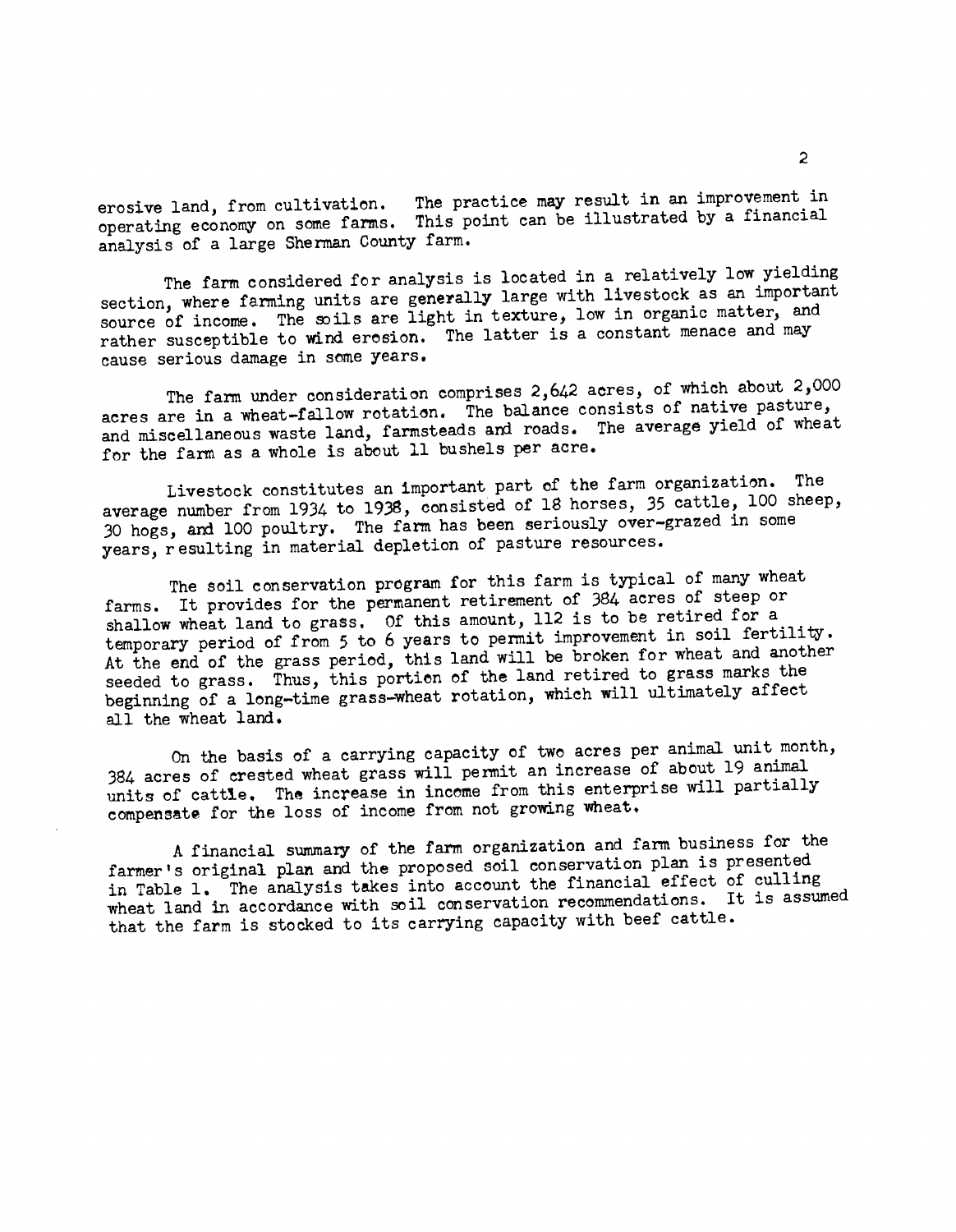|                                                 | Soil<br>depleting             | Soil<br>conserving  |               |
|-------------------------------------------------|-------------------------------|---------------------|---------------|
| Item                                            | program                       | program             | Change        |
|                                                 |                               |                     |               |
| Land Use and Crop Production:<br>acres<br>Wheat | 1,035                         | 843                 | $-192$        |
| Ħ<br>Fallow                                     | 1,034                         | 842                 | $-192$        |
| Ħ<br>Crested wheat grass                        |                               | 384                 | $+384$        |
| n<br>Native pasture                             | 534                           | 534                 |               |
| Ħ<br>Farmstead                                  | 39                            | 39.                 |               |
| Ħ<br><u>TOTAL</u>                               | 2,642                         | 2,642               |               |
|                                                 |                               |                     |               |
| Wheat yield per acre                            |                               | $843A.$ $@$         |               |
|                                                 | $12.0$ bu.                    | 12.0 bu.            |               |
|                                                 |                               |                     |               |
| Wheat yield per acre                            | 192 A. @<br>$8.6 \text{ bu.}$ |                     |               |
|                                                 |                               |                     |               |
| Wheat production Bu.                            | <u>11,768 </u>                | 10,116              | <u>-1,652</u> |
|                                                 |                               |                     |               |
| Carrying Capacity of Pasture:                   |                               |                     |               |
| Animal month of grazing                         | 335                           | 487                 | $+152$        |
| Animal units of beef cattle                     | 42                            | 61                  | $+19$         |
|                                                 |                               |                     |               |
| Cash Income:                                    | \$7,061                       | \$6,070             | $$ -991$      |
| Wheat @ 60¢ per bushel                          | 183                           | 266                 | $+83$         |
| Cows @ \$4.30 per Cwt                           | 190                           | 276                 | +86           |
| Yearlings @ \$6.10 per Cwt                      |                               | 636                 | $+198$        |
| Calves $\circledast$ \$6.50 per Cwt             | 438<br>$\sqrt[3]{7,872}$      | $\sqrt[3]{3}$ , 248 | $$ -624$      |
| TOTAL                                           |                               |                     |               |
| Cash Expenses:                                  |                               |                     |               |
| Labor @ 84¢ per acre                            | \$<br>869                     | \$<br>708           | $-161$        |
| Fuel and Oil @ $396$ per acre                   | 404                           | 329                 | $-75$         |
| Machinery repair @ $37$ per acre                | 383                           | 312                 | $-71$         |
| Seed @ $75\cancel{e}$ per acre                  | 776                           | 632                 | $-144$        |
| Sacks @ $10\ell$ each                           | 523                           | 450                 | $-73$         |
| Hauling charge @ $3/$ per sack                  | 140                           | 121                 | $-19$         |
| Warehouse and elevator @ 6¢ per sack            | 280                           | 242                 | -38           |
| Machinery depreciation*                         | 592                           | 533                 | $-59$         |
|                                                 | 210                           | 305                 | $+95$         |
| Winter feed @ \$5 per A.U.**                    | 25                            | 37                  | $+12$         |
| Taxes on livestock @ 60¢ per A.U                | 24                            | 34                  | $+10$         |
| Misc. livestock expenses @ 56¢ per A.U.         | \$4,226                       | 3,703<br>\$         | <u>-523</u>   |
| TOTAL                                           |                               |                     |               |
|                                                 | \$3,646                       | \$3,545             | $-101$        |
| NET RETURN                                      |                               |                     |               |

## Table 1. A Typical Wheat-Livestock Farm Selected From the Moro Soil Conservation Area

\* It is estimated that approximately 10 per cent of the annual depreciation on wheat machinery will be saved by reducing its use about 20 per cent. Depreciation is partly the result of obsolescence and, for that reason, the saving is not expected to be in proportion to the reduction in use.

\*\* This cost includes one-half ton of wheat hay at \$8 per ton, and one ton of wheat chaff at \$1 per ton. The latter covers only the cash cost of hauling chaff.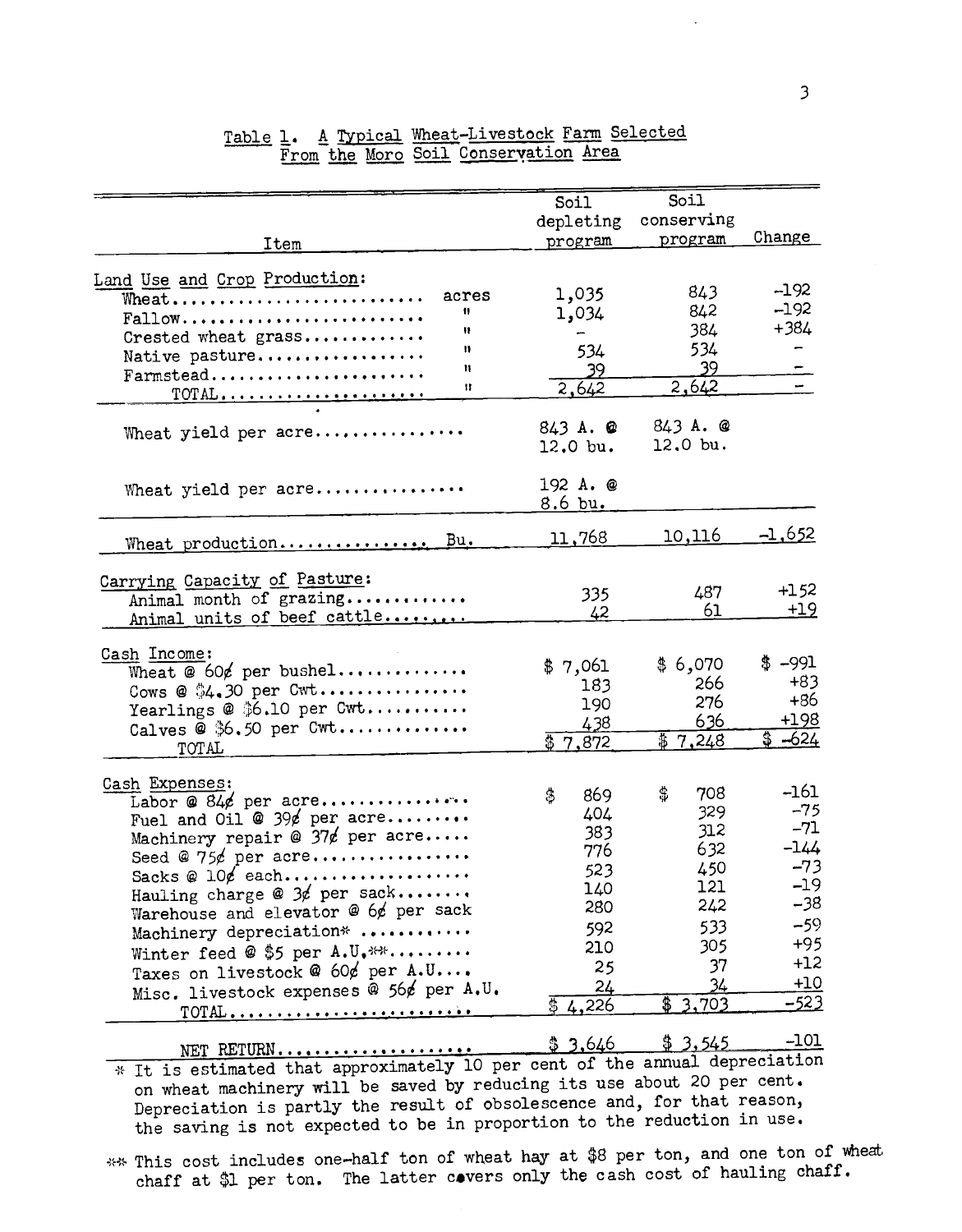The results show a probable decrease in income from wheat of \$991. To compensate for this loss of income, there results an increase of about \$367 in income from livestock. In addition, there is an estimated cash saving in expense of \$523 from not growing wheat. A reduction in net income from this farm of about \$101 is expected from culling wheat land for grass.

# The Economic Effect of Retiring Individual Fields to Grass

The land retired to grass includes many small fields and patches. Some of these are located on shallow, low-yielding land while others are located on steep land which ordinarily yields between 12 and 15 bushels per acre. The aggregate economic effect of culling wheat land depends upon the yield of wheat for individual fields.

The data contained in Table 2 has been compiled to show the change in income for individual fields and patches. Of the total 384 acres, 227 ordinarily yield less than 8 bushels of wheat per acre. At 60 cents per bushel, these acres are apparently submarginal for wheat. 2 The balance of the retired land

 $\sqrt{2}$  The author's estimate of the average farm price of wheat for the immediate future.

consists of steep, north slopes which yield between 12 and 15 bushels per acre. Apparently, this land would return more to the farm business if it were left in wheat.

The question of which land, and how much land to take out of wheat production, must be decided by the farm planner and the farmer for individual farms, based upon individual needs and circumstances. Indeed, the urgency of soil conservation on the one hand and farm income on the other must be considered for each individual field and parcel of land. Some farmers would regard the possible sacrifice of \$101 per year as a low rate of insurance against further damage from soil erosion or a nominal price to pay for many intangible benefits which accrue through the years from soil conservation. Other farmers would be forced by economic circumstances to consider carefully the question of immediate financial returns and to forego, as far as possible, any danger of immediate loss of farm income.

The danger of loss of income from culling wheat land depends quite largely upon the price of wheat and the yield of the land in question. At 60 cents per bushel, land which normally yields more than 8 bushels per acre will probably return more to the farm business if used for wheat. The results contained in Table 2 show that land which yields less than 8 bushels per acre will probably return more in grass. Income for the soil conserving plan will have increased approximately \$300 above the soil depleting plan if low yielding land only had been retired to grass. This indicates the possibility of maintaining or even increasing income through careful farm planning.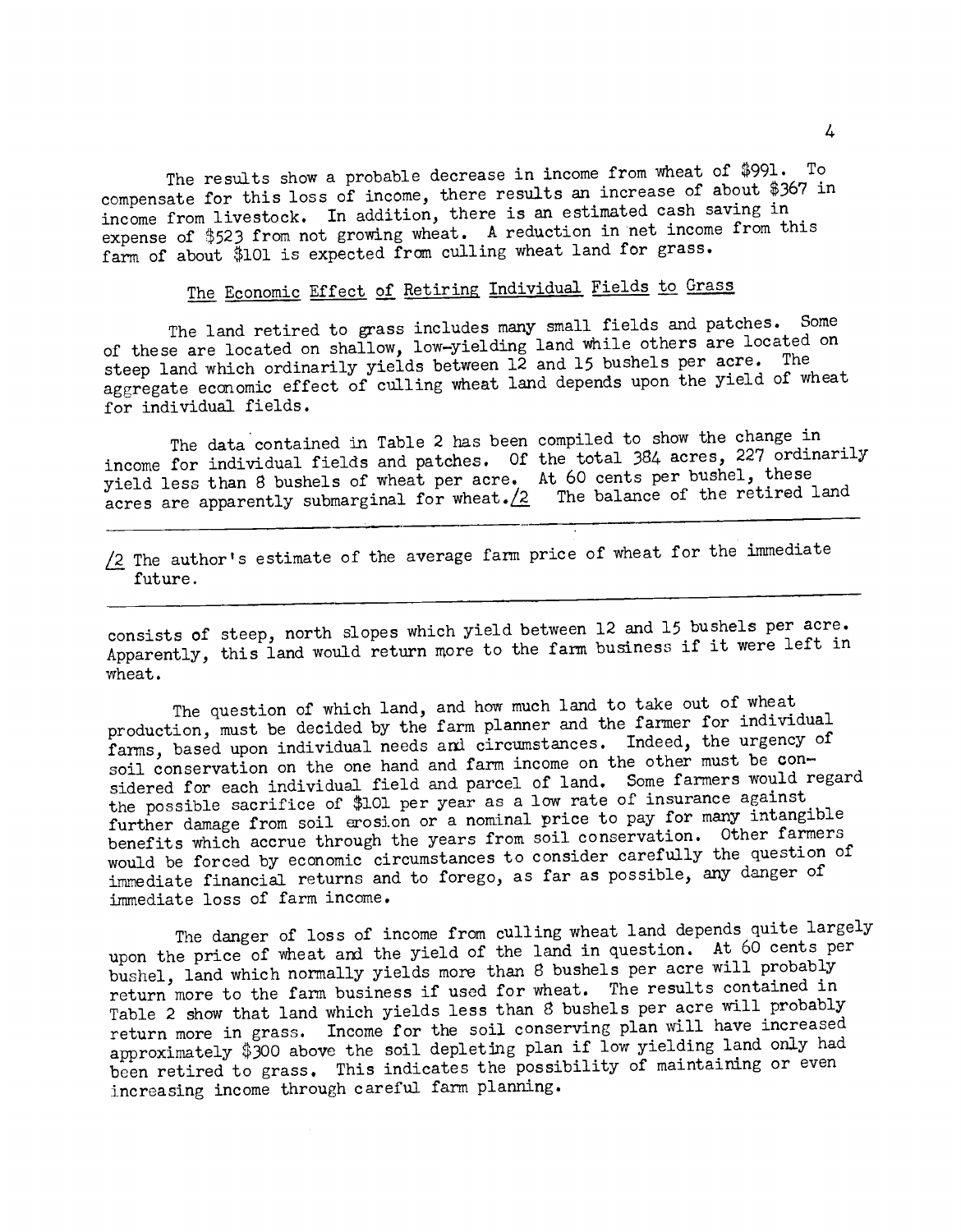|         |       |                |         |             | Estimated<br>value of   |           | Cash               |                    | Return<br>from      |                  |
|---------|-------|----------------|---------|-------------|-------------------------|-----------|--------------------|--------------------|---------------------|------------------|
| Size of |       | Acres Yield    |         | Value       | stubble and             |           | expenses           | Net<br>return      | grass<br>$(83¢$ per | Increase         |
| field   | in    | per            | Wheat   | at $60\ell$ | volunteer               |           | (\$3,32<br>per     | from               | acre)               | or               |
| of      | wheat | acre           | pro-    | per         | wheat $(17)$            | Total     | acre)              | wheat              | ****                | decrease         |
| seeding | **    | ***            | duction | bushel      | per acre)               | returns   |                    |                    |                     |                  |
| Acres   |       | <b>Bushels</b> | Bushels |             |                         |           |                    |                    |                     |                  |
| 143     | 71.5  | 4              | 286     | \$172       | \$<br>24                | \$<br>196 | \$238              | \$<br>$-42$<br>100 | \$119<br>28         | $$+161$<br>$-72$ |
| $33*$   | 16.5  | 15             | 248     | 149         | 6                       | 155       | 55<br>$\mathbf{8}$ | 16                 | 4                   | $-12$            |
| 5       | 2, 5  | 15             | 38      | 23          | ı                       | 24        | 20                 | 36                 | 10                  | $-26$            |
| $12*$   | 6.0   | 15             | 90      | 54          | $\overline{c}$          | 56        | 22                 | 23                 | 11                  | $-12$            |
| 13      | 6.5   | 11             | 72      | 43          | $\overline{c}$          | 45        | 27                 | 29                 | 13                  | $-16$            |
| $16*$   | 8.0   | 11             | 88      | 53          | $\overline{\mathbf{3}}$ | 56<br>70  | 33                 | 37                 | 17                  | $-20$            |
| 22      | 11.0  | 10             | 110     | 66          | 4                       | 86        | 23                 | 63                 | 12                  | $-51$            |
| $14*$   | 7.0   | 20             | 140     | 84          | $\overline{\mathbf{c}}$ | 183       | 72                 | 111                | 35                  | $-76$            |
| $42*$   | 21.0  | 14             | 294     | 176         | 7                       | 93        | 68                 | 25                 | 34                  | $+9$             |
| 41      | 20.5  | 7              | 144     | 86          | 7                       |           | 33                 | ı                  | 17                  | $+16$            |
| 20      | 10.0  | 5              | 50      | 30          | 4                       | 34<br>59  | 38                 | 21                 | 19                  | $-2$             |
| 23      | 11.5  | 8              | 92      | 55          | 4                       |           |                    |                    |                     |                  |
| 384     | 192   | 8,6            | 1,652   | 991         | 66                      | 1,057     | 637                | 420                | 319                 | $-101$           |

\* Steep land.<br>
\*\* Approximately one-half the wheat land is in fallow.<br>
\*\*\* Farmer's estimate.

\*\* Approximately one-half the wheat land is in fallow<br>\*\*\* Farmer's estimate.<br>\*\*\* The carrying capacity of crested wheat grass is es<br>Thus, 16 acres are allowed each animal unit of bee<br>The gross return per animal unit is est Thus, 16 acres are allowed each animal unit of beef cattle for an eight-month grazing season.<br>The gross return per animal unit is estimated to be \$19.31; the cash expenses \$6.16, or a<br>net return of \$13.15 per animal unit. Thus, 16 acres are allowed each animal unit of beef cattle for an eight-month grazing season. Thus, 16 acres are allowed each dimimal unit is estimated to be \$19.31; the cash expenses \$6.16, or a<br>The gross return of \$13.15 per animal unit. (See Table 1, in the Appendix)<br>net return of \$13.15 per animal unit. (See Ta net return of \$13.15 per animal unit. (See Table 1, in the Appendix)

 $\sqrt{2}$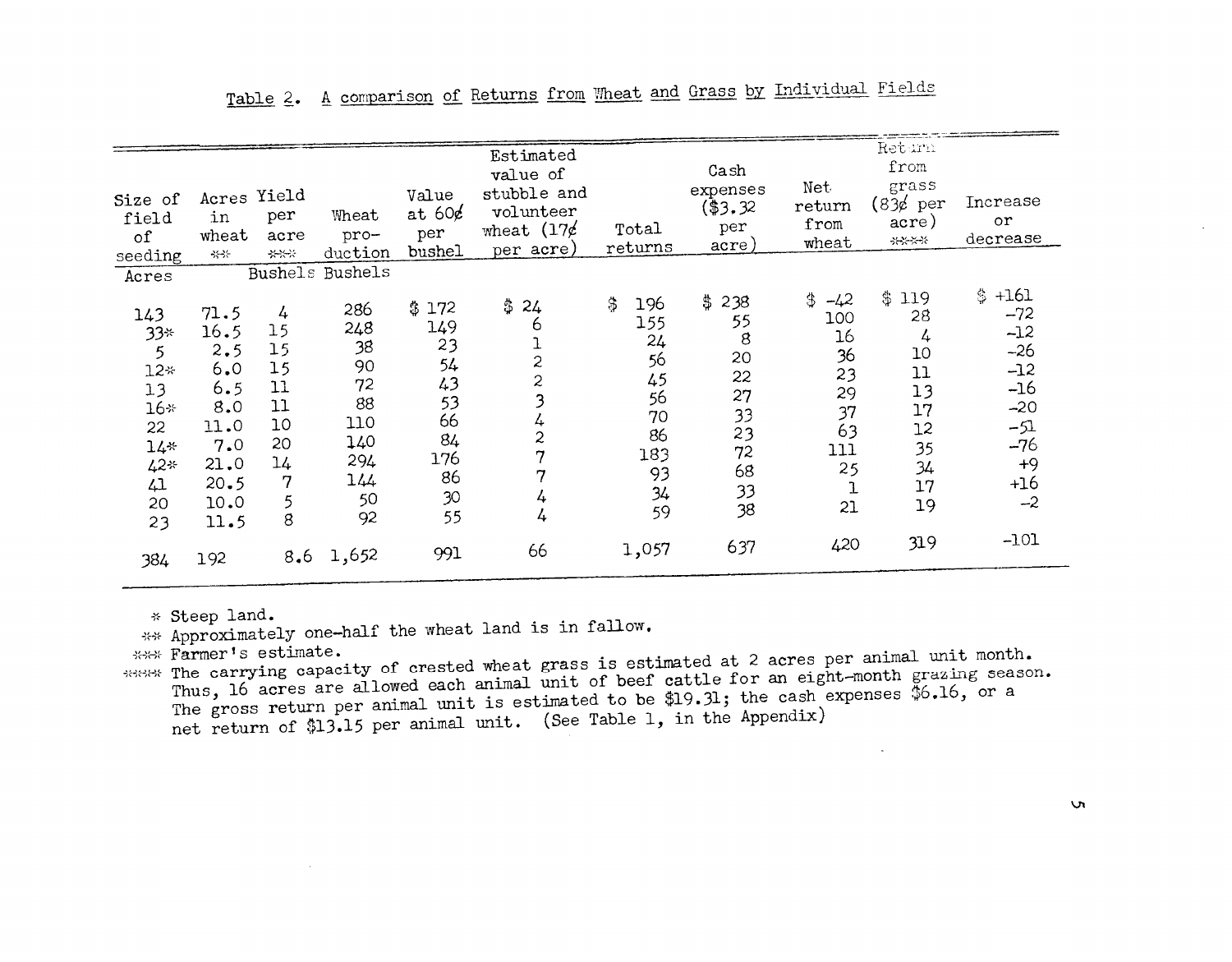The farm planner is obliged to consider first, the needs of the land. This may make it necessary to recommend the retirement of certain steep, erosive land, even though the yield of wheat is considerably above the average for the farm. He may reason that, although the yield and income is relatively high the cost of farming such land is also high, resulting in little change in income for the farm as a whole.

The extent to which this is true or untrue depends upon the steepness of the land in question. In most cases, however, it will probably be necessary to look to other phases of the farm for factors to justify the culling of good wheat land. Other compensating factors worthy of consideration are:  $(1)$  The culling of an equal amount of submarginal, low-yielding land. (2) The need for additional pasture on some farms. (3) The farmer's ability and willingness to make grass profitable through efficient livestock production. (4) The farmer's financial status. As mentioned above, some farmers are able and willing to make sacrifices, if necessary on their own account, to avoid the hazard of losing their capital investment in good land by erosion.

Where extensive tracts of land lie near the margin of wheat cultivation, farmers may be forced by circumstances to adopt a long grass-wheat rotation, to build up the soil, and to prevent any decline in yields from erosion. Under these conditions measures must be taken to maintain yields at about their present level, to avoid gross abandonment of wheat land. In taking such action farmers and farm planners reason that increased wheat yields after grass will be sufficient to make up for a nominal loss of production and income during the intervening years.

### No One Answer for All Wheat Farms

Soil conditions, managerial ability, and economic opportunity change from one farm to another. Economic conditions vary from year to year and from one period to another. Just how far farmers can go in culling wheat land cannot be answered once and for all for any individual farm, to say nothing for all wheat farms. Soil conservation recommendations aim, first of all, to cull land which has been determined physically unadapted to wheat farming because of steep topography or inaccessibility. This recommendation has general application. Other recommendations should be made with careful consideration of the economics of land use, In this it must be recognized that wheat has a high comparative advantage in the better wheat-farming sections of Eastern Oregon, not only for land but also for labor and capital. These conditions require that only the most erosive land be retired to grass. As physical conditions shift from those which dictate strictly wheat to those which dictate grass, farmers and planners will encounter all degrees of opportunity to cull erosive land without loss of income. Submarginal wheat land can be culled with profit to the farm business. The likelihood of making such a shift with profit is enhanced where conditions favor the utilization of grass through livestock.

 $\mathbf{a} = \mathbf{a} \times \mathbf{b}$ 

 $\mathcal{L}(\mathbf{A})$  and  $\mathcal{L}(\mathbf{A})$  are the following the space of the space  $\mathcal{L}(\mathbf{A})$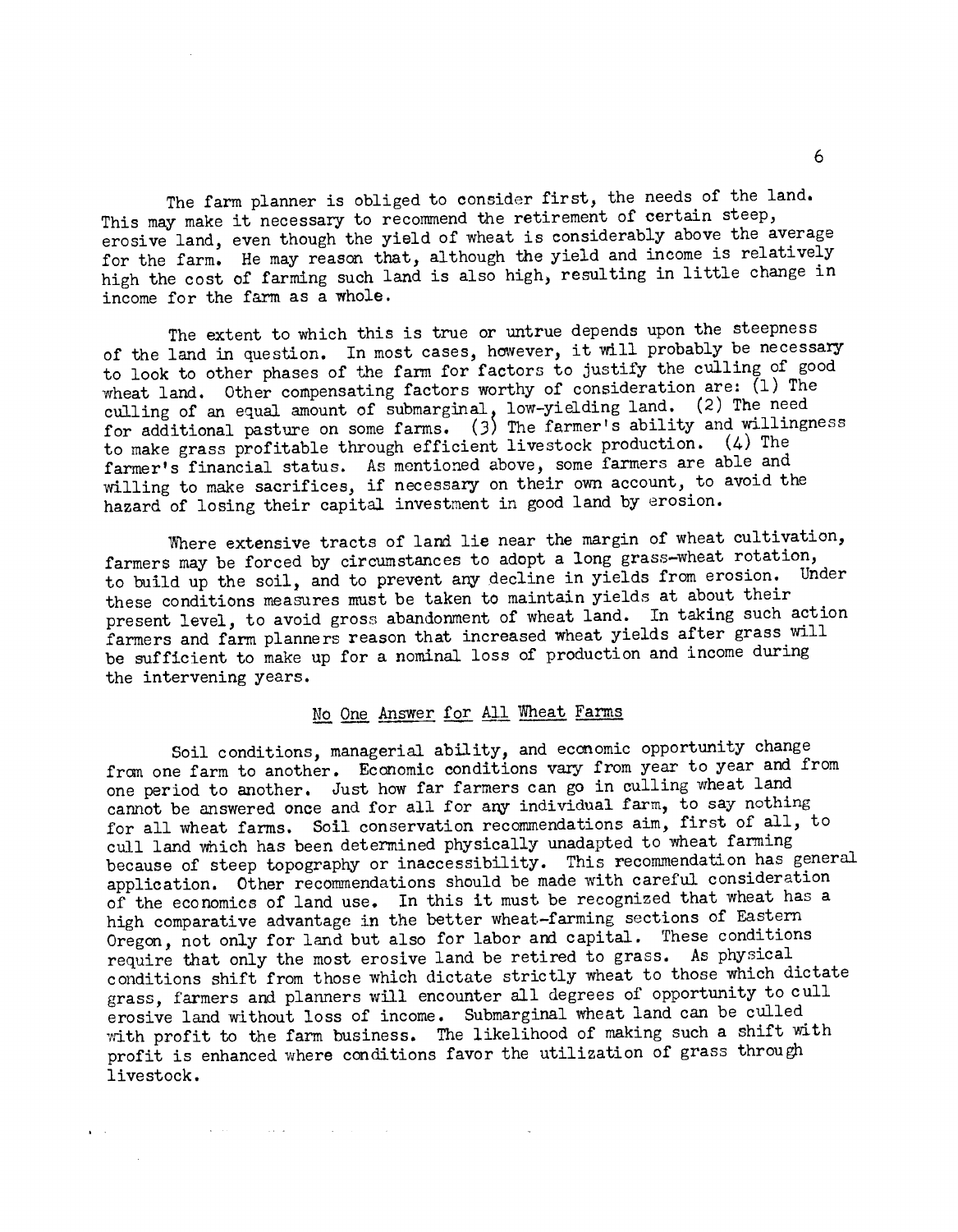The economic advantages of diversification in agriculture are well known. Labor and capital invested in more than one enterprise, and income received from more than one source usually aid in stabilizing farm income. Wheat farmers have had occasion to recognize the advantage of supplementary livestock enterprises during the recent economic depression. Many of them insist that a minor livestock enterprise carried them through otherwise impossible circumstances.

The full benefits from retiring wheat land to grass will accrue only over a long period of time. The most important are: the physical security afforded wheat farms by having the most erodible land in grass, and the economic security which can result on many farms from achieving a better balance between wheat and livestock.

The analysis presented herein indicates that some land can be retired to grass with immediate profit. This is largely true of land which normally yields less than 8 bushels per acre. It may also be true of steep land which offers serious obstacles to cultivating efficiency, thus resulting in excessive operating costs. Between the extremes of low-yield land on the one hand and high-cost land on the other, there may be erosive land which must be retired to prevent excessive loss of land resources. The retirement of this kind of land may justify a soil conservation payment to compensate the farmer for loss of income incurred by taking good wheat land out of cultivation.